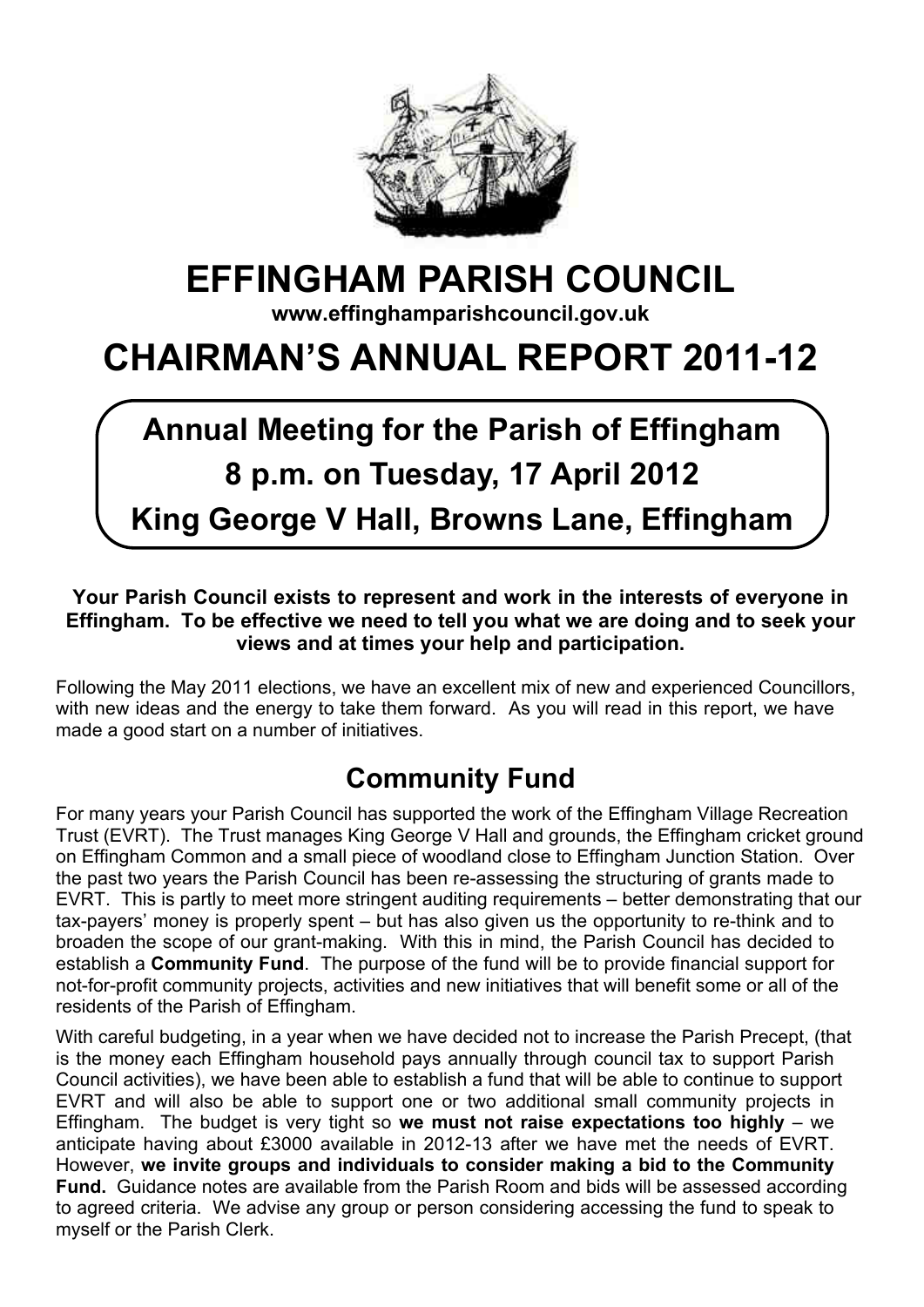#### **The Queen's Diamond Jubilee**

On **Saturday 23 June** this summer, Effingham's contribution to the Jubilee celebrations will be a **Village Day** on the KGV Playing Fields. A recently formed group called ICE (Improving Communities in Effingham) is working hard to provide a new take on this established village tradition. All surplus funds generated by the range of attractions will go towards funding community facilities and activities. ICE has identified facilities for young people as its first target. Please come and enjoy the Village Day, in aid of a very worthy cause. To volunteer either your help with the organization now, or on the day, or - importantly – if you can provide some up-front sponsorship money, contact Sarah Montgomery on 01372 456886.

Meanwhile, on 'the day' itself, Polesden Lacey is having a free (ticketed) event including fireworks and the lighting of a Jubilee beacon. The staff is very keen for Effingham residents to be part of this and more information will be forthcoming.

### **Success! Grit bins for Effingham**

Well we did it! Ten grit bins were delivered and filled in time for the winter's snow and ice. Checking one bin recently it appears that about two thirds of the salt was spread during the cold spell, so we hope to top up the bins in good time for next winter. Thanks to Liz Hogger and James Nicholls for arranging to get them in place and to the village residents who generously allowed bins to be placed on their properties.

## **Effingham Commoners' Day**

In my half year report I reported on the 2011 Effingham Commoners' Day. Over 300 attended the event which I found a very pleasing and relaxed afternoon on our own very special Common. Thanks to those who filled in the feed-back form. **The 2012 Commoners' Day will take place on Sunday 30 September.** This year's theme will be the fruits of the Common. There are still copies of Effingham Local History Group's publication *Studies in Local History: Effingham Common* available from local shops.

# **Effingham Local History Group**

Our local history group organised a very well-attended exhibition 'Effingham in Wartime' held on 29 October last year. By popular demand, the group will shortly be publishing a book of the display panels from the exhibition, entitled *Effingham in Wartime: The book of the Exhibition*.

Contact the Local History Group if you would like to purchase a copy, via the Clerk to the Parish Council.

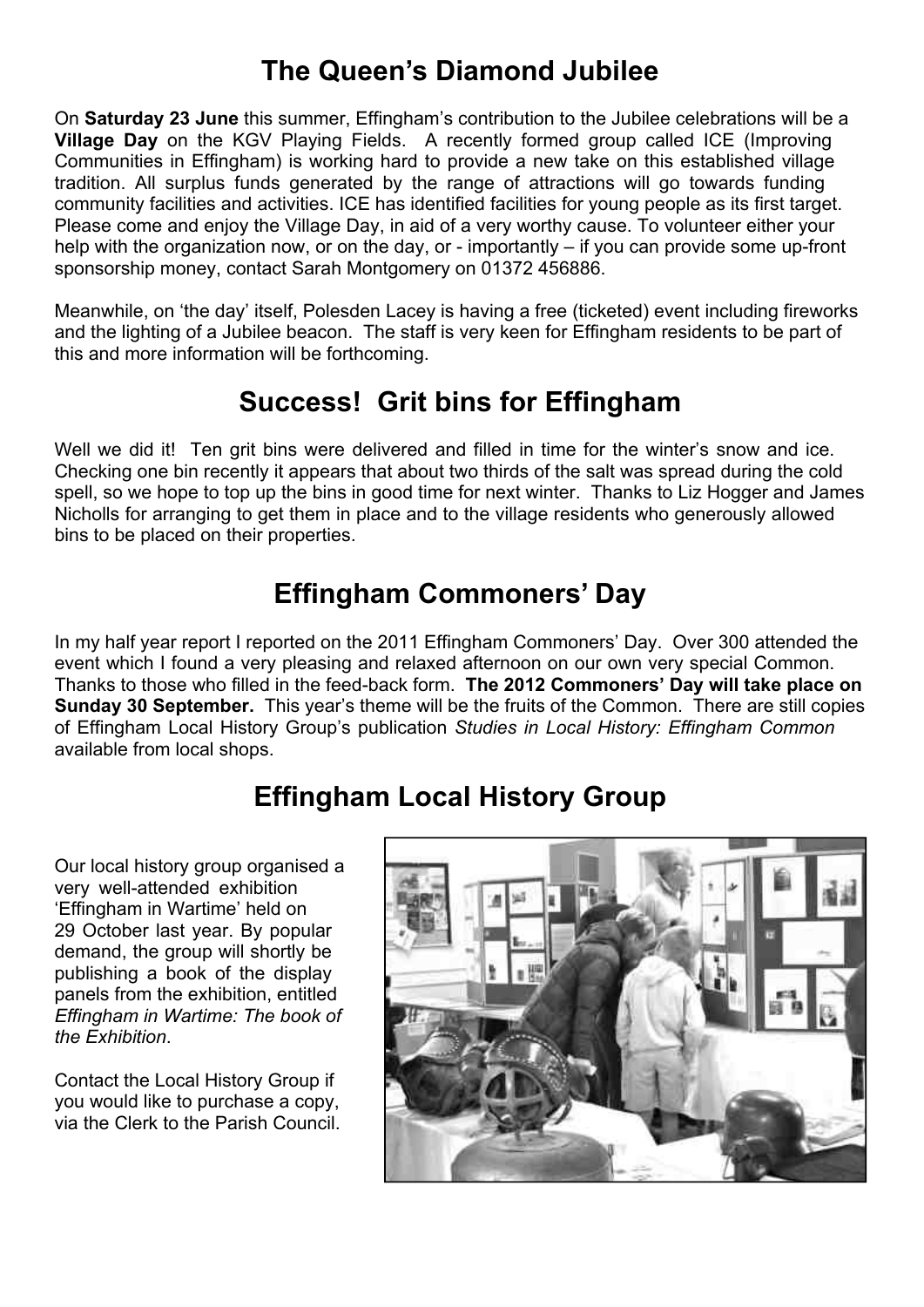#### **Damaged street furniture (railings etc)**

At long last I can report some progress on getting the pedestrian railings on the A246 repaired – with some innovative thinking to reduce the repair costs by using undamaged panels from one end of the railings, hence shortening the length of the run a little, I believe we should see the repairs carried out fairly soon.

### **"Sprucing up the village"**

I am delighted to report our first success under our "sprucing up the village" initiative. Our attention was drawn to the poor state of the Effingham Common Road footway. We were delighted when Surrey County Council recognised the dangerous state of some sections of the footway and overgrown nature and break-up of the surface at other places. SCC has recently completed repairs improving safety over almost all sections of the footway.

We hope to make further progress with sprucing up the village during this coming year, with a treeplanting week planned for November, and various unkempt areas targeted for a tidy-up and replanting. We would welcome volunteers to help – watch out for further information.

### **Police Matters**

We are fortunate that crime in Effingham remains relatively low. Gregor Culross, our Police Community Support Officer (PCSO), subject to availability, attends Parish Council meetings to give us the crime figures and to consider any issues raised by the Council or villagers present. Last year we commenced a procedure of inviting residents from small groups of roads to attend specific meetings at 19.45hr to discuss any issues relating to their roads. This has been very successful in helping the police to prioritise activities in Effingham. We are sorry that we have not kept to the original schedule but we plan to reinstate the procedure, very shortly, starting with the roads that missed out last year. There is a new simple telephone number to report incidents and concerns to your police Safer Neighbourhood Team: Telephone: 101. Of course 999 remains for genuine emergencies.

#### **Home Farm Estate**

During the year the Parish Council has strongly supported the residents of Calvert and Chester Roads in their campaign to make the Borough Council take responsibility for managing its property. This includes repairs to boundaries, the road surface, the removal of fly-tipping, and unauthorised development.

#### **Planning applications**

The Parish Council has continued to scrutinize and comment on planning applications throughout the year.

Building activities at Long Barn, High Barn Road, have been of considerable concern. There is planning approval here for a replacement house, but the developer has gone far beyond the approved plans with the removal of a large slice of hillside and the excavation of very deep foundations for the house. A subsequent application for a basement to the property has been turned down, although the excavations had already taken place, and enforcement action has been taken by GBC to ensure the hillside is returned to its original state. Here Google Earth has provided some useful photos of the former landscape and we are watching carefully to see the land is properly restored. In addition to the property, High Barn Road and parts of its hedgerow have been badly damaged by the site traffic and has covered for much of the winter with mud. This will need remedial work as the building works are completed.